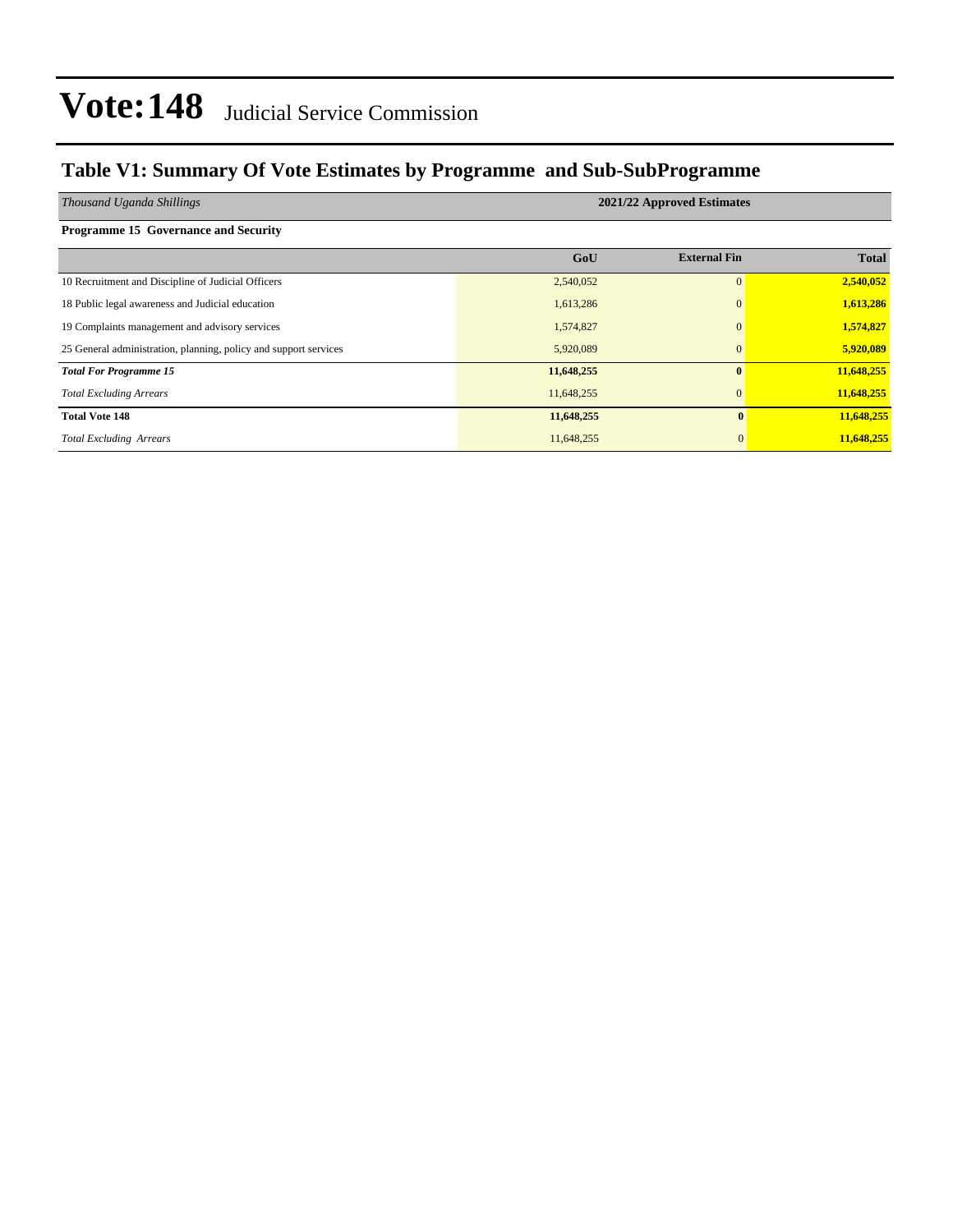### **Table V2: Summary Of Vote Estimates by Sub-SubProgramme,Department and Project**

| Thousand Uganda Shillings                                                         |                  | 2020/21 Approved Budget |                  |              |                               | 2021/22 Approved Estimates |              |
|-----------------------------------------------------------------------------------|------------------|-------------------------|------------------|--------------|-------------------------------|----------------------------|--------------|
| Sub-SubProgramme 10 Recruitment and Discipline of Judicial Officers               |                  |                         |                  |              |                               |                            |              |
| <b>Recurrent Budget Estimates</b>                                                 | <b>Wage</b>      | <b>Non-Wage</b>         | <b>AIA</b>       | <b>Total</b> | <b>Wage</b>                   | <b>Non-Wage</b>            | <b>Total</b> |
| 07 Recruitment, search and selection function                                     | 293,121          | 1,965,386               | $\boldsymbol{0}$ | 2,258,507    | 293,121                       | 1,965,386                  | 2,258,507    |
| 08 Discipline, rewards and sanction function                                      | $\mathbf{0}$     | 309,032                 | $\boldsymbol{0}$ | 309,032      | $\mathbf{0}$                  | 281,545                    | 281,545      |
| <b>Total Recurrent Budget Estimates for Sub-</b><br><b>SubProgramme</b>           | 293,121          | 2,274,418               | $\bf{0}$         | 2,567,539    | 293,121                       | 2,246,931                  | 2,540,052    |
|                                                                                   | GoU              | <b>External Fin</b>     | <b>AIA</b>       | <b>Total</b> | GoU                           | <b>External Fin</b>        | <b>Total</b> |
| <b>Total For Sub-SubProgramme 10</b>                                              | 2,567,539        | $\bf{0}$                | $\bf{0}$         | 2,567,539    | 2,540,052                     | $\bf{0}$                   | 2,540,052    |
| <b>Total Excluding Arrears</b>                                                    | 2,567,539        | $\boldsymbol{0}$        | $\boldsymbol{0}$ | 2,567,539    | 2,540,052                     | $\boldsymbol{0}$           | 2,540,052    |
| Sub-SubProgramme 18 Public legal awareness and Judicial education                 |                  |                         |                  |              |                               |                            |              |
| <b>Recurrent Budget Estimates</b>                                                 | Wage             | <b>Non-Wage</b>         | <b>AIA</b>       | <b>Total</b> | <b>Wage</b>                   | Non-Wage                   | <b>Total</b> |
| 09 Public legal awareness for administration of justice                           | 416,660          | 534,270                 | $\mathbf{0}$     | 950,930      | 416,660                       | 634,532                    | 1,051,192    |
| 10 Judicial Education for administration of justice                               | 353,392          | 148,281                 | $\boldsymbol{0}$ | 501,673      | 353,392                       | 208,703                    | 562,095      |
| <b>Total Recurrent Budget Estimates for Sub-</b><br><b>SubProgramme</b>           | 770,052          | 682,552                 | 0                | 1,452,603    | 770,052                       | 843,235                    | 1,613,286    |
|                                                                                   | GoU              | <b>External Fin</b>     | <b>AIA</b>       | <b>Total</b> | GoU                           | <b>External Fin</b>        | <b>Total</b> |
| <b>Total For Sub-SubProgramme 18</b>                                              | 1,452,603        | $\bf{0}$                | $\bf{0}$         | 1,452,603    | 1,613,286                     | $\bf{0}$                   | 1,613,286    |
| <b>Total Excluding Arrears</b>                                                    | 1,452,603        | $\boldsymbol{0}$        | $\boldsymbol{0}$ | 1,452,603    | 1,613,286                     | $\mathbf{0}$               | 1,613,286    |
| Sub-SubProgramme 19 Complaints management and advisory services                   |                  |                         |                  |              |                               |                            |              |
| <b>Recurrent Budget Estimates</b>                                                 | <b>Wage</b>      | Non-Wage                | <b>AIA</b>       | <b>Total</b> | <b>Wage</b>                   | <b>Non-Wage</b>            | <b>Total</b> |
| 11 Public complaints management system                                            | 532,938          | 357,762                 | $\boldsymbol{0}$ | 890,700      | 532,938                       | 397,762                    | 930,700      |
| 13 Research and planning for administration of justice                            | 460,527          | 97,975                  | $\boldsymbol{0}$ | 558,502      | 460,527                       | 183,600                    | 644,127      |
| <b>Total Recurrent Budget Estimates for Sub-</b><br><b>SubProgramme</b>           | 993,465          | 455,738                 | 0                | 1,449,203    | 993,465                       | 581,362                    | 1,574,827    |
|                                                                                   | GoU              | <b>External Fin</b>     | <b>AIA</b>       | <b>Total</b> | GoU                           | <b>External Fin</b>        | <b>Total</b> |
| <b>Total For Sub-SubProgramme 19</b>                                              | 1,449,203        | $\bf{0}$                | $\bf{0}$         | 1,449,203    | 1,574,827                     | $\bf{0}$                   | 1,574,827    |
| <b>Total Excluding Arrears</b>                                                    | 1,449,203        | $\mathbf{0}$            | $\boldsymbol{0}$ | 1,449,203    | 1,574,827                     | $\mathbf{0}$               | 1,574,827    |
| Sub-SubProgramme 25 General administration, planning, policy and support services |                  |                         |                  |              |                               |                            |              |
| Recurrent Budget Estimates                                                        | <b>Wage</b>      | <b>Non-Wage</b>         | <b>AIA</b>       | <b>Total</b> | <b>Wage</b>                   | <b>Non-Wage</b>            | <b>Total</b> |
| 01 Finance and Administration                                                     | 363,231          | 2,702,179               | $\boldsymbol{0}$ | 3,065,410    | 372,112                       | 2,849,179                  | 3,221,291    |
| 04 Internal Audit                                                                 | 22,568           | 76,460                  | $\boldsymbol{0}$ | 99,028       | 22,568                        | 76,460                     | 99,028       |
| 05 Human Resource Function                                                        | 189,763          | 1,466,814               | $\boldsymbol{0}$ | 1,656,577    | 189,763                       | 1,420,098                  | 1,609,861    |
| 12 Planning and Policy Function                                                   | 42,939           | 81,855                  | $\boldsymbol{0}$ | 124,794      | 56,339                        | 160,774                    | 217,113      |
| <b>Total Recurrent Budget Estimates for Sub-</b><br><b>SubProgramme</b>           | 618,501          | 4,327,308               | 0                | 4,945,809    | 640,782                       | 4,506,510                  | 5,147,293    |
| <b>Development Budget Estimates</b>                                               | <b>GoU Dev't</b> | <b>External Fin</b>     | <b>AIA</b>       | <b>Total</b> | <b>GoU Dev't External Fin</b> |                            | <b>Total</b> |
| 1646 Retooling of Judicial Service Commission                                     | 242,797          | $\boldsymbol{0}$        | $\boldsymbol{0}$ | 242,797      | 772,797                       | $\mathbf{0}$               | 772,797      |
| <b>Total Development Budget Estimates for Sub-</b><br><b>SubProgramme</b>         | 242,797          | $\boldsymbol{0}$        | 0                | 242,797      | 772,797                       | $\bf{0}$                   | 772,797      |
|                                                                                   | GoU              | <b>External Fin</b>     | <b>AIA</b>       | <b>Total</b> | GoU                           | <b>External Fin</b>        | <b>Total</b> |
| <b>Total For Sub-SubProgramme 25</b>                                              | 5,188,605        | $\boldsymbol{0}$        | 0                | 5,188,605    | 5,920,089                     | $\bf{0}$                   | 5,920,089    |
| <b>Total Excluding Arrears</b>                                                    | 5,188,605        | $\boldsymbol{0}$        | $\boldsymbol{0}$ | 5,188,605    | 5,920,089                     | $\boldsymbol{0}$           | 5,920,089    |
| <b>Total Vote 148</b>                                                             | 10,657,950       | $\bf{0}$                | $\bf{0}$         | 10,657,950   | 11,648,255                    | $\bf{0}$                   | 11,648,255   |
| <b>Total Excluding Arrears</b>                                                    | 10,657,950       | $\boldsymbol{0}$        | $\boldsymbol{0}$ | 10,657,950   | 11,648,255                    | $\mathbf{0}$               | 11,648,255   |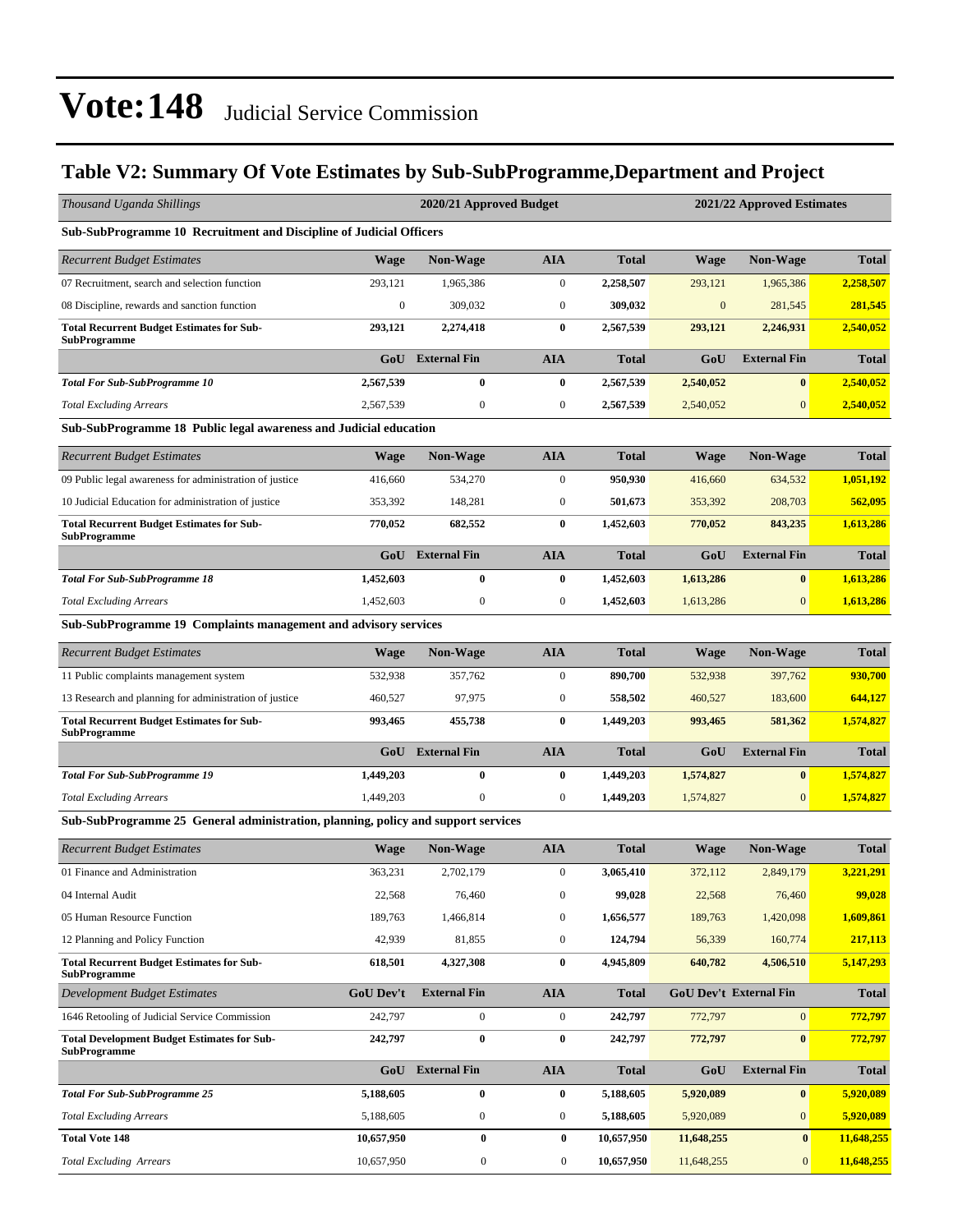### **Table V3: Summary Vote Estimates by Item**

| Thousand Uganda Shillings                                   |            | 2020/21 Approved Budget |                  | 2021/22 Approved Estimates |            |                     |              |
|-------------------------------------------------------------|------------|-------------------------|------------------|----------------------------|------------|---------------------|--------------|
|                                                             | GoU        | <b>External Fin</b>     | <b>AIA</b>       | <b>Total</b>               | GoU        | <b>External Fin</b> | <b>Total</b> |
| <b>Employees, Goods and Services (Outputs Provided)</b>     | 10,415,153 | $\bf{0}$                | $\bf{0}$         | 10,415,153                 | 10,875,458 | $\bf{0}$            | 10,875,458   |
| 211101 General Staff Salaries                               | 2,675,139  | $\bf{0}$                | $\bf{0}$         | 2,675,139                  | 2,697,420  | $\bf{0}$            | 2,697,420    |
| 211103 Allowances (Inc. Casuals, Temporary)                 | 3,331,236  | $\bf{0}$                | $\bf{0}$         | 3,331,236                  | 3,524,772  | $\bf{0}$            | 3,524,772    |
| 212102 Pension for General Civil Service                    | 399,537    | $\bf{0}$                | $\bf{0}$         | 399,537                    | 403,933    | $\bf{0}$            | 403,933      |
| 213001 Medical expenses (To employees)                      | 16,000     | $\bf{0}$                | $\bf{0}$         | 16,000                     | 20,000     | $\bf{0}$            | 20,000       |
| 213002 Incapacity, death benefits and funeral expenses      | 12,000     | $\bf{0}$                | $\bf{0}$         | 12,000                     | 16,000     | $\bf{0}$            | 16,000       |
| 213004 Gratuity Expenses                                    | 308,311    | $\bf{0}$                | $\bf{0}$         | 308,311                    | 271,939    | $\bf{0}$            | 271,939      |
| 221001 Advertising and Public Relations                     | 171,416    | $\bf{0}$                | $\bf{0}$         | 171,416                    | 157,500    | $\bf{0}$            | 157,500      |
| 221002 Workshops and Seminars                               | 112,660    | $\bf{0}$                | $\bf{0}$         | 112,660                    | 58,669     | $\bf{0}$            | 58,669       |
| 221003 Staff Training                                       | 65,050     | $\bf{0}$                | $\bf{0}$         | 65,050                     | 69,200     | $\bf{0}$            | 69,200       |
| 221004 Recruitment Expenses                                 | 272,587    | $\bf{0}$                | $\bf{0}$         | 272,587                    | 225,880    | $\bf{0}$            | 225,880      |
| 221005 Hire of Venue (chairs, projector, etc)               | 25,000     | $\bf{0}$                | $\bf{0}$         | 25,000                     | 25,000     | $\bf{0}$            | 25,000       |
| 221007 Books, Periodicals & Newspapers                      | 0          | $\bf{0}$                | $\bf{0}$         | 0                          | 40,222     | $\bf{0}$            | 40,222       |
| 221008 Computer supplies and Information Technology<br>(TT) | 40,000     | $\bf{0}$                | $\bf{0}$         | 40,000                     | 44,000     | $\bf{0}$            | 44,000       |
| 221009 Welfare and Entertainment                            | 65,000     | $\bf{0}$                | $\bf{0}$         | 65,000                     | 206,282    | $\bf{0}$            | 206,282      |
| 221010 Special Meals and Drinks                             | 48,150     | $\bf{0}$                | $\bf{0}$         | 48,150                     | 38,000     | $\bf{0}$            | 38,000       |
| 221011 Printing, Stationery, Photocopying and Binding       | 129,047    | 0                       | $\bf{0}$         | 129,047                    | 155,800    | $\bf{0}$            | 155,800      |
| 221012 Small Office Equipment                               | 3,600      | $\bf{0}$                | $\bf{0}$         | 3,600                      | 8,160      | $\bf{0}$            | 8,160        |
| 221016 IFMS Recurrent costs                                 | 100,000    | $\bf{0}$                | $\bf{0}$         | 100,000                    | 100,000    | $\bf{0}$            | 100,000      |
| 221017 Subscriptions                                        | 22,000     | $\bf{0}$                | $\bf{0}$         | 22,000                     | 30,625     | $\bf{0}$            | 30,625       |
| 221020 IPPS Recurrent Costs                                 | 25,000     | $\bf{0}$                | $\bf{0}$         | 25,000                     | 25,000     | $\bf{0}$            | 25,000       |
| 222001 Telecommunications                                   | 40,698     | $\bf{0}$                | $\bf{0}$         | 40,698                     | 30,100     | $\bf{0}$            | 30,100       |
| 222002 Postage and Courier                                  | 12,000     | $\bf{0}$                | $\bf{0}$         | 12,000                     | 12,000     | $\bf{0}$            | 12,000       |
| 223001 Property Expenses                                    | 7,000      | $\bf{0}$                | $\bf{0}$         | 7,000                      | 4,000      | $\bf{0}$            | 4,000        |
| 223003 Rent – (Produced Assets) to private entities         | 0          | $\bf{0}$                | $\bf{0}$         | $\bf{0}$                   | 1,545,694  | $\bf{0}$            | 1,545,694    |
| 223004 Guard and Security services                          | 30,000     | $\bf{0}$                | $\bf{0}$         | 30,000                     | 35,000     | $\bf{0}$            | 35,000       |
| 223005 Electricity                                          | 82,000     | 0                       | $\bf{0}$         | 82,000                     | 82,000     | $\bf{0}$            | 82,000       |
| 223006 Water                                                | 5,000      | $\bf{0}$                | $\bf{0}$         | 5,000                      | 5,000      | $\bf{0}$            | 5,000        |
| 223901 Rent – (Produced Assets) to other govt. units        | 1,545,694  | 0                       | $\bf{0}$         | 1,545,694                  | $\bf{0}$   | $\bf{0}$            | $\bf{0}$     |
| 224004 Cleaning and Sanitation                              | 50,000     | 0                       | $\bf{0}$         | 50,000                     | 50,000     | $\bf{0}$            | 50,000       |
| 224005 Uniforms, Beddings and Protective Gear               | 10,000     | $\bf{0}$                | $\bf{0}$         | 10,000                     | 7,000      | $\bf{0}$            | 7,000        |
| 227001 Travel inland                                        | 393,905    | $\bf{0}$                | $\bf{0}$         | 393,905                    | 570,262    | $\bf{0}$            | 570,262      |
| 227002 Travel abroad                                        | 66,689     | $\bf{0}$                | $\bf{0}$         | 66,689                     | 10,000     | $\bf{0}$            | 10,000       |
| 227004 Fuel, Lubricants and Oils                            | 158,437    | 0                       | $\bf{0}$         | 158,437                    | 179,000    | $\bf{0}$            | 179,000      |
| 228001 Maintenance - Civil                                  | 4,000      | $\bf{0}$                | $\bf{0}$         | 4,000                      | 4,000      | $\bf{0}$            | 4,000        |
| 228002 Maintenance - Vehicles                               | 180,000    | $\bf{0}$                | $\bf{0}$         | 180,000                    | 215,000    | $\bf{0}$            | 215,000      |
| 228003 Maintenance – Machinery, Equipment &<br>Furniture    | 8,000      | $\bf{0}$                | $\bf{0}$         | 8,000                      | 8,000      | $\bf{0}$            | 8,000        |
| <b>Investment</b> (Capital Purchases)                       | 242,797    | $\bf{0}$                | $\bf{0}$         | 242,797                    | 772,797    | $\bf{0}$            | 772,797      |
| 312201 Transport Equipment                                  | 10,000     | $\bf{0}$                | $\bf{0}$         | 10,000                     | 500,000    | $\bf{0}$            | 500,000      |
| 312202 Machinery and Equipment                              | 30,000     | $\bf{0}$                | $\boldsymbol{0}$ | 30,000                     | 28,000     | $\bf{0}$            | 28,000       |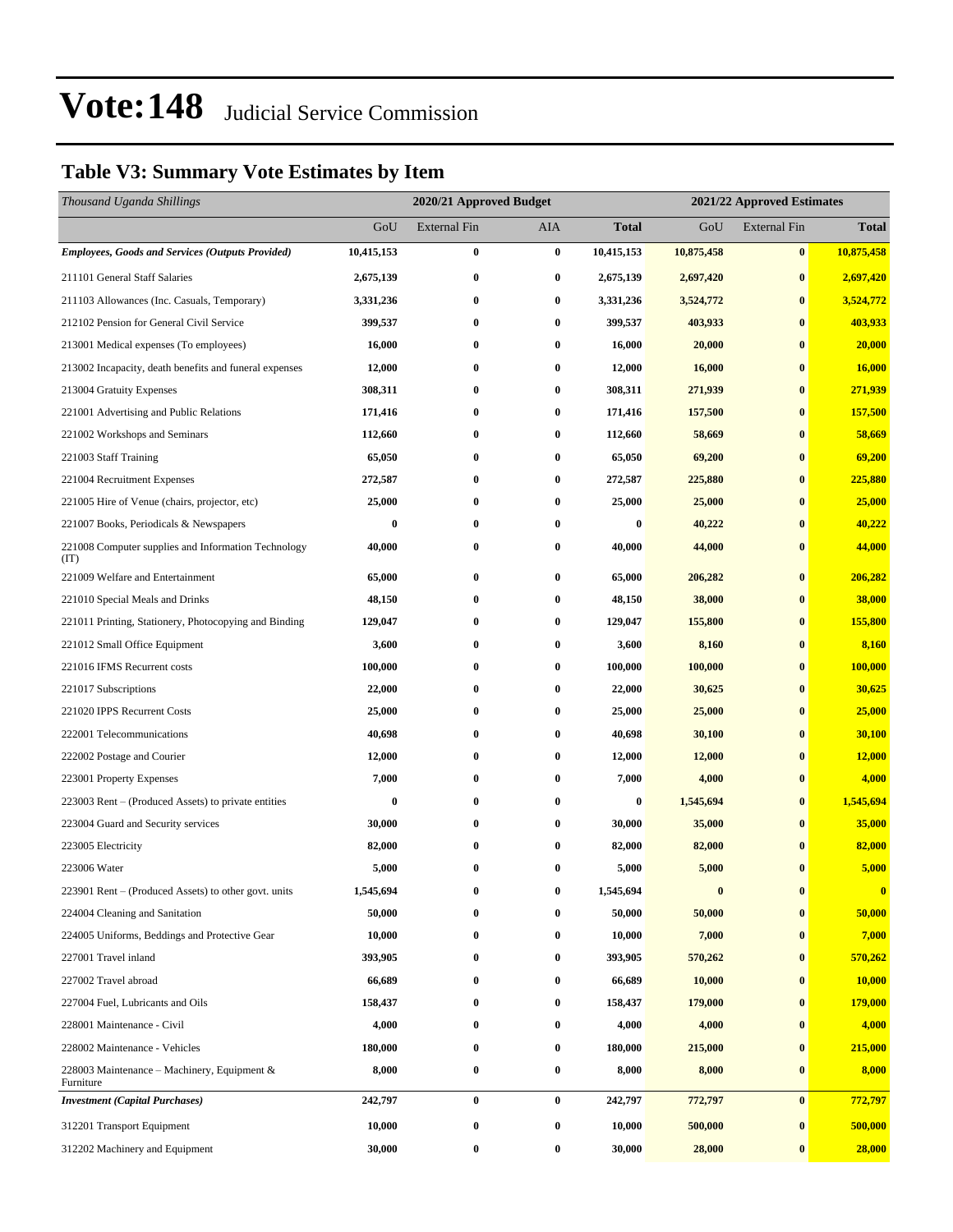| 312203 Furniture & Fixtures    | 100,797    | 0 | 100.797    | 113,297    | 113,297    |
|--------------------------------|------------|---|------------|------------|------------|
| 312213 ICT Equipment           | 102,000    | 0 | 102,000    | 131,500    | 131.500    |
| <b>Grand Total Vote 148</b>    | 10,657,950 |   | 10,657,950 | 11,648,255 | 11,648,255 |
| <b>Total Excluding Arrears</b> | 10,657,950 |   | 10.657.950 | 11,648,255 | 11,648,255 |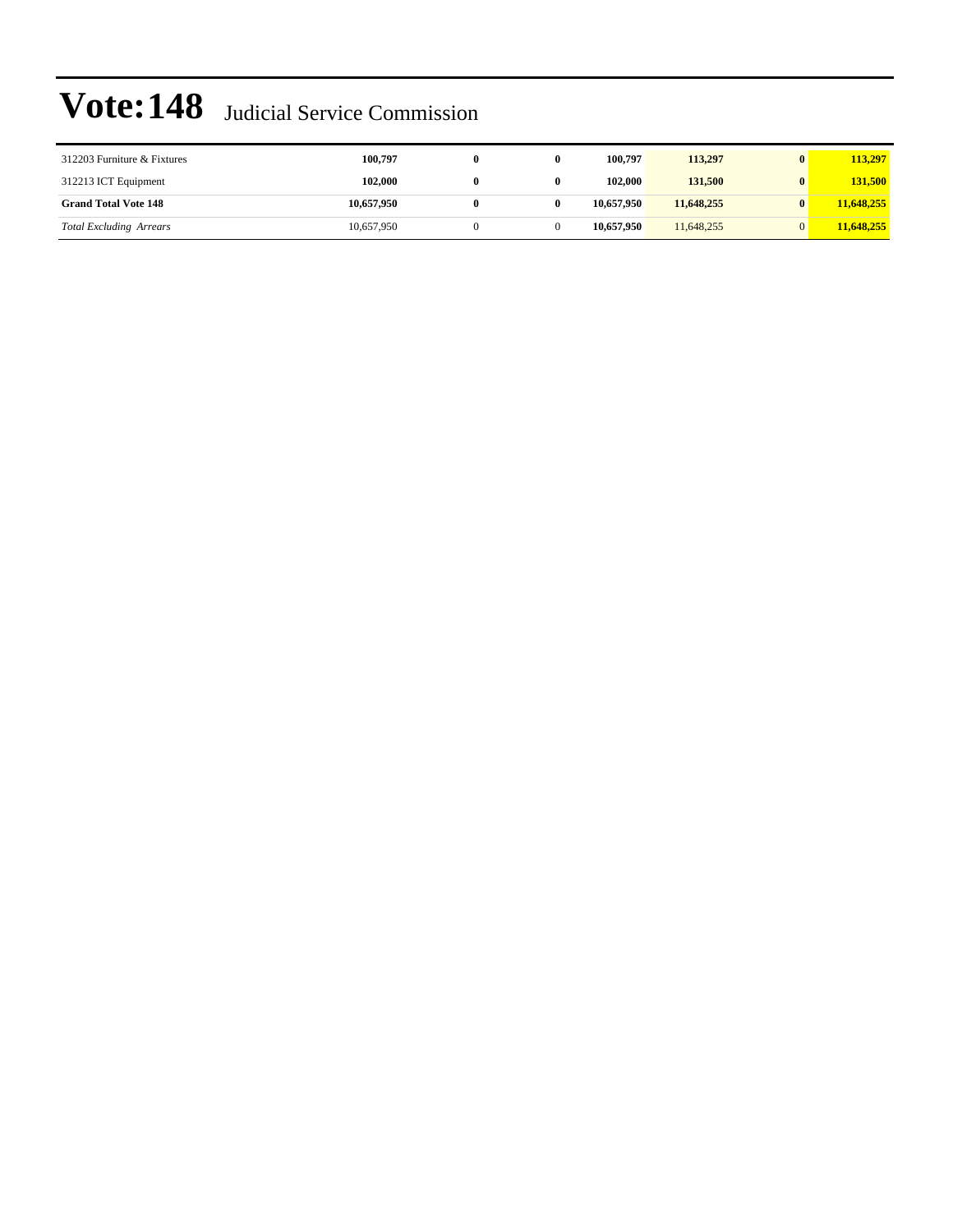### **Table V4: Detailed Estimates by Sub-SubProgramme, Department,Project and Budget Output and Item**

#### *Sub-SubProgrammme 10 Recruitment and Discipline of Judicial Officers*

*Recurrent Budget Estimates*

#### **Department 07 Recruitment, search and selection function**

| Thousand Uganda Shillings                                    |              | 2020/21 Approved Budget |                | 2021/22 Approved Estimates |              |                |              |
|--------------------------------------------------------------|--------------|-------------------------|----------------|----------------------------|--------------|----------------|--------------|
| <b>Outputs Provided</b>                                      | Wage         | Non Wage                | <b>AIA</b>     | <b>Total</b>               | Wage         | Non Wage       | <b>Total</b> |
| <b>Budget Output 121001 Recruitment of Judicial Officers</b> |              |                         |                |                            |              |                |              |
| 211101 General Staff Salaries                                | 293.121      | $\Omega$                | $\overline{0}$ | 293,121                    | 293,121      | $\overline{0}$ | 293,121      |
| 211103 Allowances (Inc. Casuals, Temporary)                  | $\mathbf{0}$ | 1,684,800               | $\mathbf{0}$   | 1,684,800                  | $\mathbf{0}$ | 1,709,006      | 1,709,006    |
| 221001 Advertising and Public Relations                      | $\mathbf{0}$ | 8,000                   | $\mathbf{0}$   | 8.000                      | $\mathbf{0}$ | 8,000          | 8,000        |
| 221004 Recruitment Expenses                                  | $\mathbf{0}$ | 272,587                 | $\overline{0}$ | 272,587                    | $\mathbf{0}$ | 225,880        | 225,880      |
| 221009 Welfare and Entertainment                             | $\mathbf{0}$ | $\mathbf{0}$            | $\mathbf{0}$   | $\mathbf{0}$               | $\mathbf{0}$ | 22,500         | 22,500       |
| <b>Total Cost of Budget Output 01</b>                        | 293,121      | 1,965,386               | 0              | 2,258,507                  | 293,121      | 1,965,386      | 2,258,507    |
| <b>Total Cost Of Outputs Provided</b>                        | 293,121      | 1,965,386               | $\bf{0}$       | 2,258,507                  | 293,121      | 1,965,386      | 2,258,507    |
| <b>Total Cost for Department 07</b>                          | 293,121      | 1,965,386               | $\mathbf{0}$   | 2,258,507                  | 293,121      | 1,965,386      | 2,258,507    |
| <b>Total Excluding Arrears</b>                               | 293,121      | 1,965,386               | $\overline{0}$ | 2,258,507                  | 293,121      | 1,965,386      | 2,258,507    |

#### **Department 08 Discipline, rewards and sanction function**

| Thousand Uganda Shillings                             | 2020/21 Approved Budget<br>2021/22 Approved Estimates |              |                |              |                       |              |              |
|-------------------------------------------------------|-------------------------------------------------------|--------------|----------------|--------------|-----------------------|--------------|--------------|
| <b>Outputs Provided</b>                               | Wage                                                  | Non Wage     | <b>AIA</b>     | <b>Total</b> | Wage                  | Non Wage     | <b>Total</b> |
| <b>Budget Output 121007 Discipline and rewards</b>    |                                                       |              |                |              |                       |              |              |
| 211103 Allowances (Inc. Casuals, Temporary)           | $\overline{0}$                                        | 262,785      | $\overline{0}$ | 262,785      | $\mathbf{0}$          | 222,545      | 222,545      |
| 221001 Advertising and Public Relations               | $\overline{0}$                                        | 2,100        | $\overline{0}$ | 2,100        | $\mathbf{0}$          | 2,100        | 2,100        |
| 221005 Hire of Venue (chairs, projector, etc)         | $\overline{0}$                                        | 25,000       | $\overline{0}$ | 25,000       | $\mathbf{0}$          | 25,000       | 25,000       |
| 221009 Welfare and Entertainment                      | $\mathbf{0}$                                          | $\mathbf{0}$ | $\mathbf{0}$   | $\mathbf{0}$ | $\mathbf{0}$          | 15,600       | 15,600       |
| 221010 Special Meals and Drinks                       | $\overline{0}$                                        | 15,150       | $\overline{0}$ | 15,150       | $\mathbf{0}$          | 2,000        | 2,000        |
| 221011 Printing, Stationery, Photocopying and Binding | $\Omega$                                              | 1,997        | $\overline{0}$ | 1,997        | $\mathbf{0}$          | 800          | 800          |
| 222001 Telecommunications                             | $\overline{0}$                                        | 500          | $\Omega$       | 500          | $\mathbf{0}$          | 100          | <b>100</b>   |
| 227001 Travel inland                                  | $\overline{0}$                                        | $\mathbf{0}$ | $\mathbf{0}$   | $\mathbf{0}$ | $\mathbf{0}$          | 13,400       | 13,400       |
| 227004 Fuel, Lubricants and Oils                      | $\overline{0}$                                        | 1,500        | $\overline{0}$ | 1,500        | $\mathbf{0}$          | $\mathbf{0}$ | $\mathbf{0}$ |
| <b>Total Cost of Budget Output 07</b>                 | 0                                                     | 309,032      | 0              | 309,032      | $\boldsymbol{\theta}$ | 281,545      | 281,545      |
| <b>Total Cost Of Outputs Provided</b>                 | $\bf{0}$                                              | 309,032      | $\bf{0}$       | 309,032      | $\bf{0}$              | 281,545      | 281,545      |
| <b>Total Cost for Department 08</b>                   | 0                                                     | 309,032      | $\mathbf{0}$   | 309,032      | $\bf{0}$              | 281,545      | 281,545      |
| <b>Total Excluding Arrears</b>                        | $\mathbf{0}$                                          | 309,032      | $\mathbf{0}$   | 309,032      | $\mathbf{0}$          | 281,545      | 281,545      |

|                                           | GoU       | <b>External Fin</b> | AIA | <b>Total</b> | GoU       | <b>External Fin</b> | <b>Total</b> |
|-------------------------------------------|-----------|---------------------|-----|--------------|-----------|---------------------|--------------|
| <b>Total Cost for Sub-SubProgramme 10</b> | 2,567,539 |                     |     | 2.567.539    | 2.540.052 | $\mathbf{0}$        | 2.540.052    |
| Total Excluding Arrears                   | 2,567,539 |                     |     | 2,567,539    | 2.540,052 |                     | 2.540.052    |

*Sub-SubProgrammme 18 Public legal awareness and Judicial education*

*Recurrent Budget Estimates*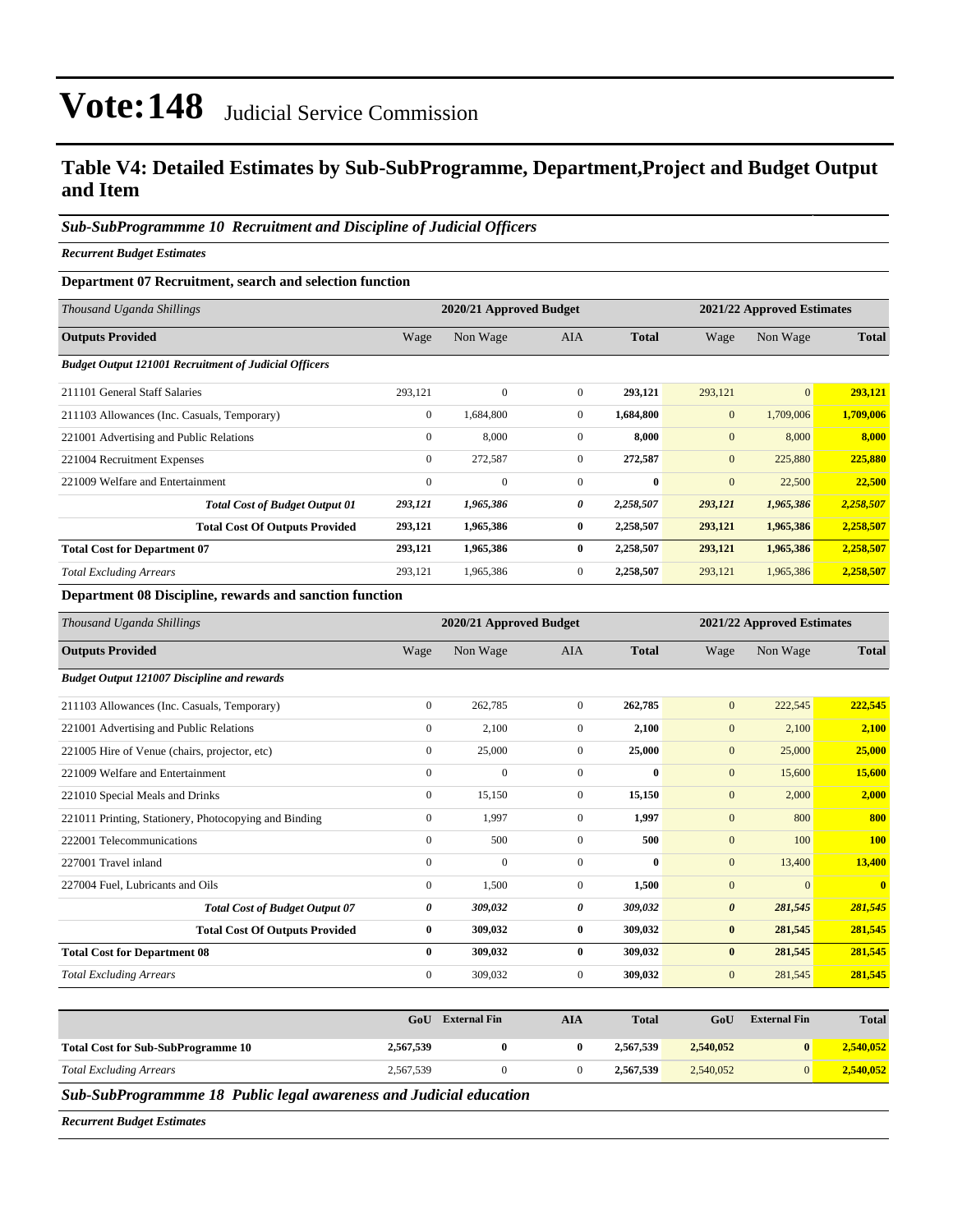#### **Department 09 Public legal awareness for administration of justice**

| Thousand Uganda Shillings                                                         | 2020/21 Approved Budget |                |                |              |              | 2021/22 Approved Estimates |                         |  |
|-----------------------------------------------------------------------------------|-------------------------|----------------|----------------|--------------|--------------|----------------------------|-------------------------|--|
| <b>Outputs Provided</b>                                                           | Wage                    | Non Wage       | <b>AIA</b>     | <b>Total</b> | Wage         | Non Wage                   | <b>Total</b>            |  |
| Budget Output 121803 Public awareness and participation in justice administration |                         |                |                |              |              |                            |                         |  |
| 211101 General Staff Salaries                                                     | 416,660                 | $\mathbf{0}$   | $\overline{0}$ | 416.660      | 416,660      | $\overline{0}$             | 416.660                 |  |
| 211103 Allowances (Inc. Casuals, Temporary)                                       | $\overline{0}$          | 234,685        | $\mathbf{0}$   | 234,685      | $\mathbf{0}$ | 295,245                    | 295,245                 |  |
| 221001 Advertising and Public Relations                                           | $\boldsymbol{0}$        | 109,404        | $\mathbf{0}$   | 109,404      | $\mathbf{0}$ | 74,400                     | 74,400                  |  |
| 221002 Workshops and Seminars                                                     | $\mathbf{0}$            | 52,800         | $\mathbf{0}$   | 52,800       | $\mathbf{0}$ | 40,480                     | 40,480                  |  |
| 221003 Staff Training                                                             | $\mathbf{0}$            | 15,050         | $\overline{0}$ | 15,050       | $\mathbf{0}$ | $\overline{0}$             | $\overline{0}$          |  |
| 221007 Books, Periodicals & Newspapers                                            | $\mathbf{0}$            | $\mathbf{0}$   | $\Omega$       | $\mathbf{0}$ | $\mathbf{0}$ | 9,900                      | 9,900                   |  |
| 221009 Welfare and Entertainment                                                  | $\mathbf{0}$            | $\overline{0}$ | $\mathbf{0}$   | $\bf{0}$     | $\mathbf{0}$ | 18,000                     | <b>18,000</b>           |  |
| 221010 Special Meals and Drinks                                                   | $\mathbf{0}$            | 9.000          | $\overline{0}$ | 9.000        | $\mathbf{0}$ | $\mathbf{0}$               | $\overline{\mathbf{0}}$ |  |
| 221011 Printing, Stationery, Photocopying and Binding                             | $\mathbf{0}$            | 27,225         | $\mathbf{0}$   | 27,225       | $\mathbf{0}$ | 60,000                     | 60,000                  |  |
| 221017 Subscriptions                                                              | $\mathbf{0}$            | 9,000          | $\mathbf{0}$   | 9,000        | $\mathbf{0}$ | 7,625                      | 7,625                   |  |
| 227001 Travel inland                                                              | $\mathbf{0}$            | 77,106         | $\overline{0}$ | 77,106       | $\mathbf{0}$ | 124,881                    | 124,881                 |  |
| 227004 Fuel, Lubricants and Oils                                                  | $\mathbf{0}$            | $\Omega$       | $\mathbf{0}$   | $\mathbf{0}$ | $\mathbf{0}$ | 4,000                      | 4,000                   |  |
| <b>Total Cost of Budget Output 03</b>                                             | 416,660                 | 534,270        | 0              | 950,930      | 416,660      | 634,532                    | 1,051,192               |  |
| <b>Total Cost Of Outputs Provided</b>                                             | 416,660                 | 534,270        | $\bf{0}$       | 950,930      | 416,660      | 634,532                    | 1,051,192               |  |
| <b>Total Cost for Department 09</b>                                               | 416,660                 | 534,270        | $\bf{0}$       | 950,930      | 416,660      | 634,532                    | 1,051,192               |  |
| <b>Total Excluding Arrears</b>                                                    | 416,660                 | 534,270        | $\mathbf{0}$   | 950,930      | 416,660      | 634,532                    | 1,051,192               |  |

**Department 10 Judicial Education for administration of justice**

| Thousand Uganda Shillings                                  | 2020/21 Approved Budget<br>2021/22 Approved Estimates |              |                |              |              |                |              |
|------------------------------------------------------------|-------------------------------------------------------|--------------|----------------|--------------|--------------|----------------|--------------|
| <b>Outputs Provided</b>                                    | Wage                                                  | Non Wage     | <b>AIA</b>     | <b>Total</b> | Wage         | Non Wage       | <b>Total</b> |
| <b>Budget Output 121808 Judiacial education programmes</b> |                                                       |              |                |              |              |                |              |
| 211101 General Staff Salaries                              | 353,392                                               | $\mathbf{0}$ | $\overline{0}$ | 353,392      | 353,392      | $\overline{0}$ | 353,392      |
| 211103 Allowances (Inc. Casuals, Temporary)                | $\boldsymbol{0}$                                      | 56,000       | $\mathbf{0}$   | 56,000       | $\mathbf{0}$ | 97,714         | 97,714       |
| 221002 Workshops and Seminars                              | $\mathbf{0}$                                          | $\mathbf{0}$ | $\mathbf{0}$   | $\bf{0}$     | $\mathbf{0}$ | 18,189         | 18,189       |
| 221003 Staff Training                                      | $\mathbf{0}$                                          | $\mathbf{0}$ | $\mathbf{0}$   | $\bf{0}$     | $\mathbf{0}$ | 39,200         | 39,200       |
| 221017 Subscriptions                                       | $\mathbf{0}$                                          | 8,000        | $\mathbf{0}$   | 8,000        | $\mathbf{0}$ | $\mathbf{0}$   | $\mathbf{0}$ |
| 227001 Travel inland                                       | $\mathbf{0}$                                          | 84,281       | $\overline{0}$ | 84,281       | $\mathbf{0}$ | 53,600         | 53,600       |
| <b>Total Cost of Budget Output 08</b>                      | 353,392                                               | 148,281      | 0              | 501,673      | 353,392      | 208,703        | 562,095      |
| <b>Total Cost Of Outputs Provided</b>                      | 353,392                                               | 148,281      | $\bf{0}$       | 501,673      | 353,392      | 208,703        | 562,095      |
| <b>Total Cost for Department 10</b>                        | 353,392                                               | 148,281      | $\bf{0}$       | 501,673      | 353,392      | 208,703        | 562,095      |
| <b>Total Excluding Arrears</b>                             | 353,392                                               | 148,281      | $\overline{0}$ | 501,673      | 353,392      | 208,703        | 562,095      |
|                                                            |                                                       |              |                |              |              |                |              |

|                                           | GoU       | <b>External Fin</b> | AIA | <b>Total</b> | GoU       | <b>External Fin</b> | <b>Total</b> |
|-------------------------------------------|-----------|---------------------|-----|--------------|-----------|---------------------|--------------|
| <b>Total Cost for Sub-SubProgramme 18</b> | 1,452,603 |                     |     | 1.452.603    | 1.613.286 | $\mathbf{0}$        | 1.613.286    |
| <b>Total Excluding Arrears</b>            | 1,452,603 |                     |     | 1.452.603    | 1.613.286 |                     | 1,613,286    |

*Sub-SubProgrammme 19 Complaints management and advisory services*

*Recurrent Budget Estimates*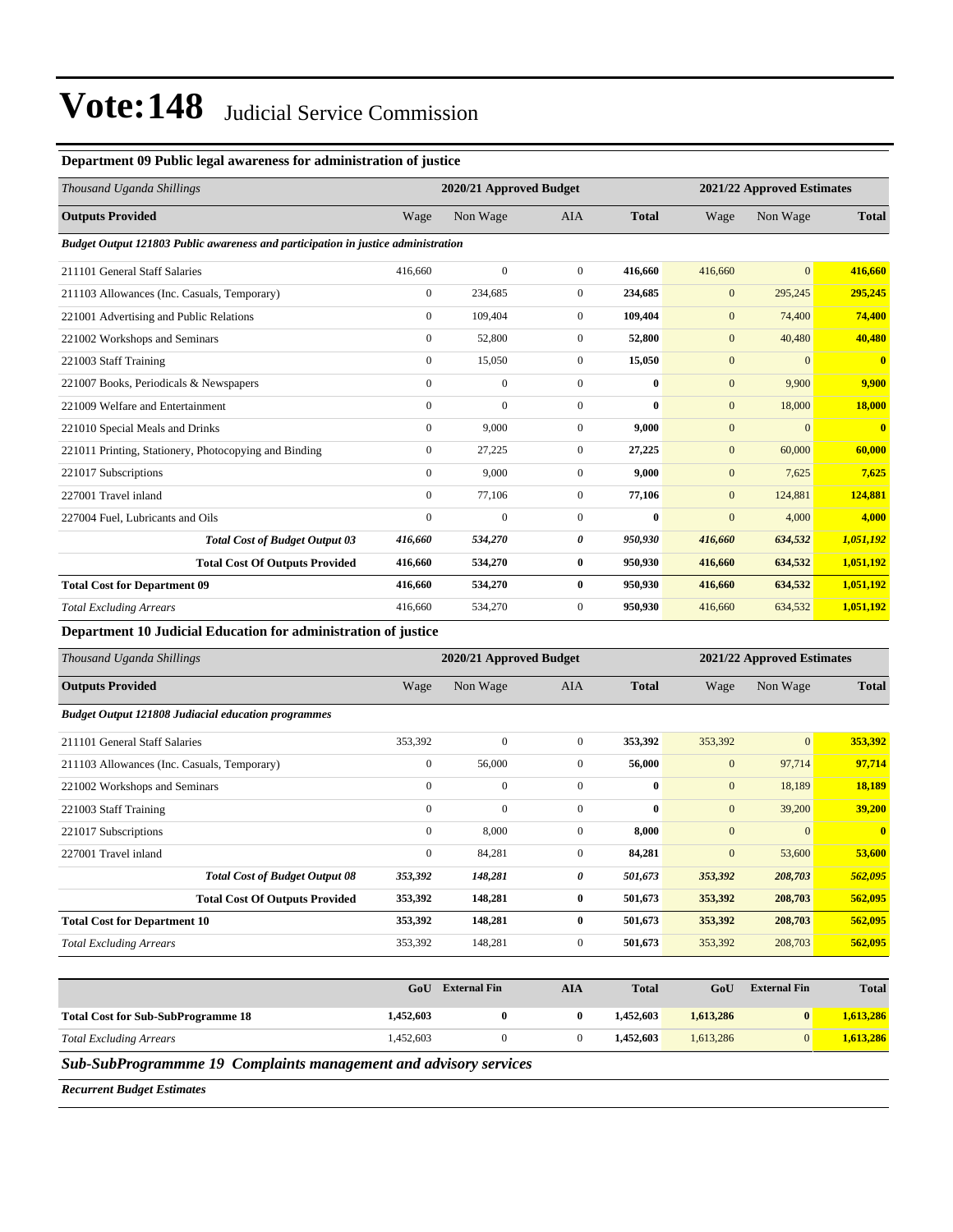#### **Department 11 Public complaints management system**

| Thousand Uganda Shillings                            |                  | 2020/21 Approved Budget |                |              | 2021/22 Approved Estimates |                |                |
|------------------------------------------------------|------------------|-------------------------|----------------|--------------|----------------------------|----------------|----------------|
| <b>Outputs Provided</b>                              | Wage             | Non Wage                | <b>AIA</b>     | <b>Total</b> | Wage                       | Non Wage       | <b>Total</b>   |
| <b>Budget Output 121902 Public Complaints System</b> |                  |                         |                |              |                            |                |                |
| 211101 General Staff Salaries                        | 532,938          | $\Omega$                | $\overline{0}$ | 532,938      | 532,938                    | $\overline{0}$ | 532,938        |
| 211103 Allowances (Inc. Casuals, Temporary)          | $\mathbf{0}$     | 271,240                 | $\mathbf{0}$   | 271,240      | $\mathbf{0}$               | 286,235        | 286,235        |
| 221002 Workshops and Seminars                        | $\boldsymbol{0}$ | 34,860                  | $\overline{0}$ | 34,860       | $\mathbf{0}$               | $\mathbf{0}$   | $\overline{0}$ |
| 221007 Books, Periodicals & Newspapers               | $\mathbf{0}$     | $\mathbf{0}$            | $\mathbf{0}$   | $\bf{0}$     | $\mathbf{0}$               | 5,200          | 5,200          |
| 221009 Welfare and Entertainment                     | $\mathbf{0}$     | $\mathbf{0}$            | $\Omega$       | $\mathbf{0}$ | $\mathbf{0}$               | 3,658          | 3,658          |
| 221012 Small Office Equipment                        | $\mathbf{0}$     | 3,600                   | $\mathbf{0}$   | 3,600        | $\mathbf{0}$               | $\mathbf{0}$   | $\mathbf{0}$   |
| 221017 Subscriptions                                 | $\mathbf{0}$     | $\mathbf{0}$            | $\mathbf{0}$   | $\bf{0}$     | $\mathbf{0}$               | 21,000         | 21,000         |
| 227001 Travel inland                                 | $\mathbf{0}$     | 48,062                  | $\overline{0}$ | 48,062       | $\mathbf{0}$               | 81,669         | 81,669         |
| <b>Total Cost of Budget Output 02</b>                | 532,938          | 357,762                 | 0              | 890,700      | 532,938                    | 397,762        | 930,700        |
| <b>Total Cost Of Outputs Provided</b>                | 532,938          | 357,762                 | $\bf{0}$       | 890,700      | 532,938                    | 397,762        | 930,700        |
| <b>Total Cost for Department 11</b>                  | 532,938          | 357,762                 | $\bf{0}$       | 890,700      | 532,938                    | 397,762        | 930,700        |
| <b>Total Excluding Arrears</b>                       | 532,938          | 357,762                 | $\overline{0}$ | 890,700      | 532,938                    | 397,762        | 930,700        |

#### **Department 13 Research and planning for administration of justice**

| Thousand Uganda Shillings                                                |                  | 2020/21 Approved Budget |                |              | 2021/22 Approved Estimates |                |              |
|--------------------------------------------------------------------------|------------------|-------------------------|----------------|--------------|----------------------------|----------------|--------------|
| <b>Outputs Provided</b>                                                  | Wage             | Non Wage                | <b>AIA</b>     | <b>Total</b> | Wage                       | Non Wage       | <b>Total</b> |
| Budget Output 121906 Research and planning for administration of justice |                  |                         |                |              |                            |                |              |
| 211101 General Staff Salaries                                            | 460,527          | $\mathbf{0}$            | $\mathbf{0}$   | 460,527      | 460,527                    | $\overline{0}$ | 460,527      |
| 211103 Allowances (Inc. Casuals, Temporary)                              | $\boldsymbol{0}$ | 40,000                  | $\mathbf{0}$   | 40,000       | $\mathbf{0}$               | 78,001         | 78,001       |
| 221009 Welfare and Entertainment                                         | $\mathbf{0}$     | $\mathbf{0}$            | $\mathbf{0}$   | $\bf{0}$     | $\mathbf{0}$               | 22,999         | 22,999       |
| 227001 Travel inland                                                     | $\mathbf{0}$     | 57,975                  | $\overline{0}$ | 57,975       | $\mathbf{0}$               | 82,600         | 82,600       |
| <b>Total Cost of Budget Output 06</b>                                    | 460,527          | 97,975                  | 0              | 558,502      | 460,527                    | 183,600        | 644,127      |
| <b>Total Cost Of Outputs Provided</b>                                    | 460,527          | 97,975                  | $\bf{0}$       | 558,502      | 460,527                    | 183,600        | 644,127      |
| <b>Total Cost for Department 13</b>                                      | 460,527          | 97,975                  | 0              | 558,502      | 460,527                    | 183,600        | 644,127      |
| <b>Total Excluding Arrears</b>                                           | 460,527          | 97,975                  | $\overline{0}$ | 558,502      | 460,527                    | 183,600        | 644,127      |
|                                                                          |                  |                         |                |              |                            |                |              |

|                                           | GoU       | <b>External Fin</b> | AIA | <b>Total</b> | GoU       | <b>External Fin</b> | <b>Total</b> |
|-------------------------------------------|-----------|---------------------|-----|--------------|-----------|---------------------|--------------|
| <b>Total Cost for Sub-SubProgramme 19</b> | 1,449,203 |                     |     | 1.449.203    | 1.574.827 |                     | 1,574,827    |
| <b>Total Excluding Arrears</b>            | 1,449,203 |                     |     | 1.449.203    | 1,574,827 |                     | 1,574,827    |

*Sub-SubProgrammme 25 General administration, planning, policy and support services*

*Recurrent Budget Estimates*

#### **Department 01 Finance and Administration**

| Thousand Uganda Shillings                                      | 2020/21 Approved Budget |              |                |              | 2021/22 Approved Estimates |                 |              |
|----------------------------------------------------------------|-------------------------|--------------|----------------|--------------|----------------------------|-----------------|--------------|
| <b>Outputs Provided</b>                                        | Wage                    | Non Wage     | AIA            | <b>Total</b> | Wage                       | Non Wage        | <b>Total</b> |
| Budget Output 122505 Administrative and human resource support |                         |              |                |              |                            |                 |              |
| 211101 General Staff Salaries                                  | 363.231                 | $\mathbf{0}$ | $\overline{0}$ | 363,231      | 372,112                    | $\vert 0 \vert$ | 372,112      |
| 211103 Allowances (Inc. Casuals, Temporary)                    | $\mathbf{0}$            | 148,500      | $\mathbf{0}$   | 148.500      | $\mathbf{0}$               | 226,800         | 226,800      |
| 221001 Advertising and Public Relations                        | $\mathbf{0}$            | 31.912       | $\mathbf{0}$   | 31.912       | $\mathbf{0}$               | 33,000          | 33,000       |
| 221002 Workshops and Seminars                                  | $\overline{0}$          | 15,000       | $\mathbf{0}$   | 15,000       | $\mathbf{0}$               | $\overline{0}$  | $\mathbf{0}$ |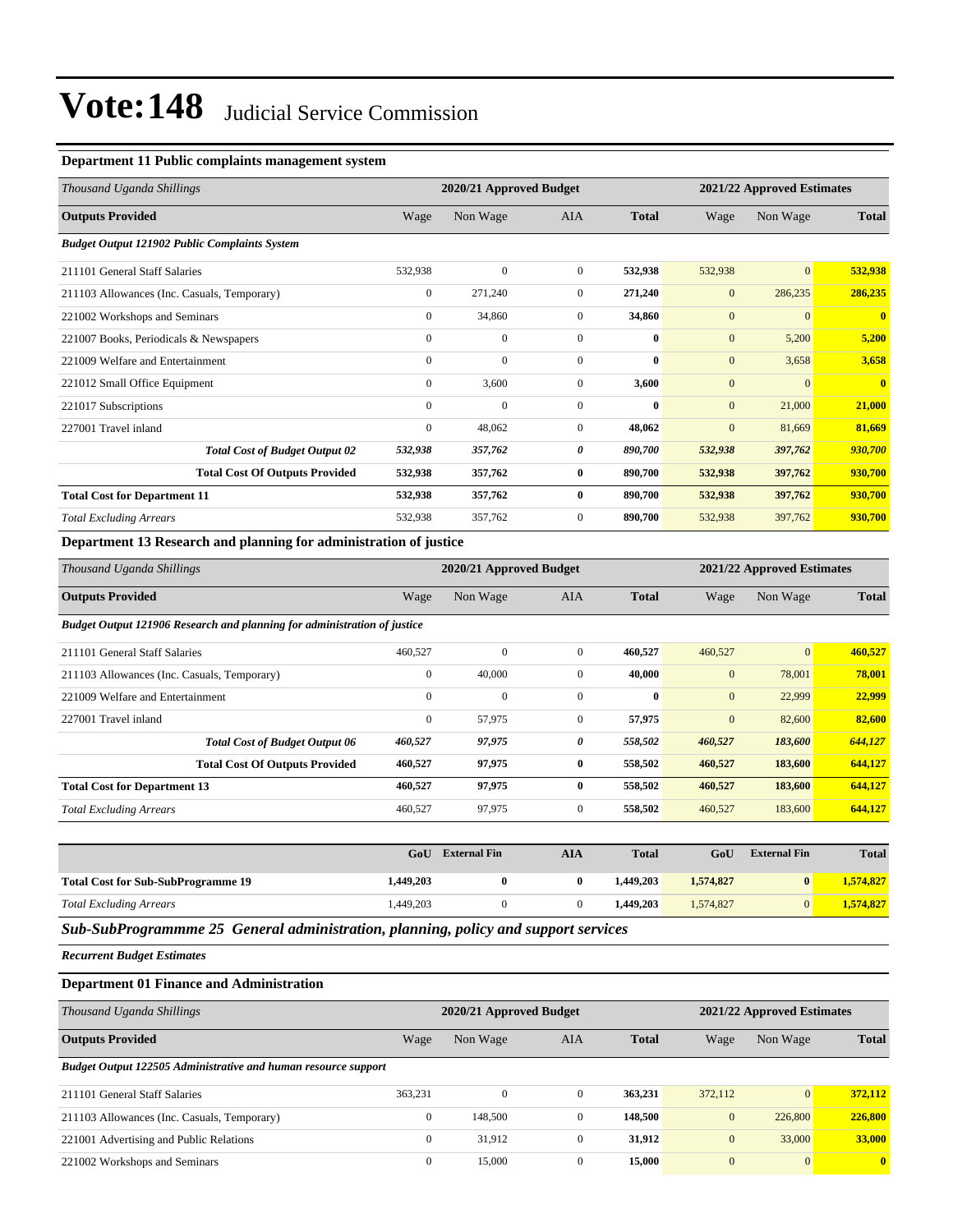| 221008 Computer supplies and Information Technology (IT) | $\Omega$         | 40,000           | $\Omega$       | 40,000       | $\mathbf{0}$  | 44,000                        | 44,000                  |
|----------------------------------------------------------|------------------|------------------|----------------|--------------|---------------|-------------------------------|-------------------------|
| 221009 Welfare and Entertainment                         | $\boldsymbol{0}$ | 35,000           | $\overline{0}$ | 35,000       | $\mathbf{0}$  | 73,525                        | 73,525                  |
| 221010 Special Meals and Drinks                          | $\theta$         | 24,000           | $\overline{0}$ | 24,000       | $\mathbf{0}$  | 36,000                        | 36,000                  |
| 221011 Printing, Stationery, Photocopying and Binding    | $\mathbf{0}$     | 90,750           | $\overline{0}$ | 90,750       | $\mathbf{0}$  | 95,000                        | 95,000                  |
| 221012 Small Office Equipment                            | $\mathbf{0}$     | $\overline{0}$   | $\overline{0}$ | $\mathbf{0}$ | $\mathbf{0}$  | 8,160                         | 8,160                   |
| 221016 IFMS Recurrent costs                              | $\mathbf{0}$     | 100,000          | $\overline{0}$ | 100,000      | $\mathbf{0}$  | 100,000                       | 100,000                 |
| 221017 Subscriptions                                     | $\mathbf{0}$     | 5,000            | $\overline{0}$ | 5.000        | $\mathbf{0}$  | 2,000                         | 2,000                   |
| 222001 Telecommunications                                | $\mathbf{0}$     | 40,198           | $\overline{0}$ | 40,198       | $\mathbf{0}$  | 30,000                        | 30,000                  |
| 223001 Property Expenses                                 | $\mathbf{0}$     | 7,000            | $\overline{0}$ | 7,000        | $\mathbf{0}$  | 4,000                         | 4,000                   |
| 223003 Rent – (Produced Assets) to private entities      | $\mathbf{0}$     | $\boldsymbol{0}$ | $\overline{0}$ | $\bf{0}$     | $\mathbf{0}$  | 1,545,694                     | 1,545,694               |
| 223004 Guard and Security services                       | $\mathbf{0}$     | 30,000           | $\overline{0}$ | 30,000       | $\mathbf{0}$  | 35,000                        | 35,000                  |
| 223005 Electricity                                       | $\mathbf{0}$     | 82,000           | $\overline{0}$ | 82,000       | $\mathbf{0}$  | 82,000                        | 82,000                  |
| 223006 Water                                             | $\mathbf{0}$     | 5,000            | $\mathbf{0}$   | 5.000        | $\mathbf{0}$  | 5,000                         | 5,000                   |
| 223901 Rent – (Produced Assets) to other govt. units     | $\mathbf{0}$     | 1,545,694        | $\overline{0}$ | 1,545,694    | $\mathbf{0}$  | $\overline{0}$                | $\overline{\mathbf{0}}$ |
| 224004 Cleaning and Sanitation                           | $\mathbf{0}$     | 50,000           | $\overline{0}$ | 50,000       | $\mathbf{0}$  | 50,000                        | 50,000                  |
| 224005 Uniforms, Beddings and Protective Gear            | $\boldsymbol{0}$ | 10,000           | $\overline{0}$ | 10,000       | $\mathbf{0}$  | 7,000                         | 7,000                   |
| 227001 Travel inland                                     | $\mathbf{0}$     | 46,500           | $\overline{0}$ | 46,500       | $\mathbf{0}$  | 60,000                        | 60,000                  |
| 227002 Travel abroad                                     | $\mathbf{0}$     | 66,689           | $\overline{0}$ | 66,689       | $\mathbf{0}$  | 10,000                        | 10,000                  |
| 227004 Fuel, Lubricants and Oils                         | $\mathbf{0}$     | 136,937          | $\overline{0}$ | 136,937      | $\mathbf{0}$  | 175,000                       | 175,000                 |
| 228001 Maintenance - Civil                               | $\mathbf{0}$     | 4,000            | $\overline{0}$ | 4,000        | $\mathbf{0}$  | 4,000                         | 4,000                   |
| 228002 Maintenance - Vehicles                            | $\Omega$         | 180,000          | $\overline{0}$ | 180,000      | $\mathbf{0}$  | 215,000                       | 215,000                 |
| 228003 Maintenance - Machinery, Equipment & Furniture    | $\boldsymbol{0}$ | 8,000            | $\overline{0}$ | 8,000        | $\mathbf{0}$  | 8,000                         | 8,000                   |
| <b>Total Cost of Budget Output 05</b>                    | 363,231          | 2,702,179        | 0              | 3,065,410    | 372,112       | 2,849,179                     | 3,221,291               |
| <b>Total Cost Of Outputs Provided</b>                    | 363,231          | 2,702,179        | $\bf{0}$       | 3,065,410    | 372,112       | 2,849,179                     | 3,221,291               |
| <b>Total Cost for Department 01</b>                      | 363,231          | 2,702,179        | $\bf{0}$       | 3,065,410    | 372,112       | 2,849,179                     | 3,221,291               |
| <b>Total Excluding Arrears</b>                           | 363,231          | 2,702,179        | $\overline{0}$ | 3,065,410    | 372,112       | 2,849,179                     | 3,221,291               |
| <b>Department 04 Internal Audit</b>                      |                  |                  |                |              |               |                               |                         |
| $\mathbf{r}$<br>$1 \quad 01 \quad 11$                    |                  | $\frac{1}{2}$    | $\mathbf{r}$   |              | $\frac{1}{2}$ | $\mathbf{r}$ and $\mathbf{r}$ |                         |

| Thousand Uganda Shillings                                      |                  | 2020/21 Approved Budget |                | 2021/22 Approved Estimates |              |                 |              |
|----------------------------------------------------------------|------------------|-------------------------|----------------|----------------------------|--------------|-----------------|--------------|
| <b>Outputs Provided</b>                                        | Wage             | Non Wage                | <b>AIA</b>     | <b>Total</b>               | Wage         | Non Wage        | <b>Total</b> |
| Budget Output 122505 Administrative and human resource support |                  |                         |                |                            |              |                 |              |
| 211101 General Staff Salaries                                  | 22,568           | $\mathbf{0}$            | $\mathbf{0}$   | 22,568                     | 22,568       | $\vert 0 \vert$ | 22,568       |
| 211103 Allowances (Inc. Casuals, Temporary)                    | $\boldsymbol{0}$ | 36,000                  | $\mathbf{0}$   | 36,000                     | $\mathbf{0}$ | 36,000          | 36,000       |
| 227001 Travel inland                                           | $\mathbf{0}$     | 20,460                  | $\overline{0}$ | 20,460                     | $\mathbf{0}$ | 40,460          | 40,460       |
| 227004 Fuel, Lubricants and Oils                               | $\boldsymbol{0}$ | 20,000                  | $\mathbf{0}$   | 20,000                     | $\mathbf{0}$ | $\overline{0}$  | $\mathbf{0}$ |
| <b>Total Cost of Budget Output 05</b>                          | 22,568           | 76,460                  | 0              | 99,028                     | 22,568       | 76,460          | 99,028       |
| <b>Total Cost Of Outputs Provided</b>                          | 22,568           | 76,460                  | $\bf{0}$       | 99,028                     | 22,568       | 76,460          | 99,028       |
| <b>Total Cost for Department 04</b>                            | 22,568           | 76,460                  | $\bf{0}$       | 99,028                     | 22,568       | 76,460          | 99,028       |
| <b>Total Excluding Arrears</b>                                 | 22,568           | 76,460                  | $\mathbf{0}$   | 99,028                     | 22,568       | 76,460          | 99,028       |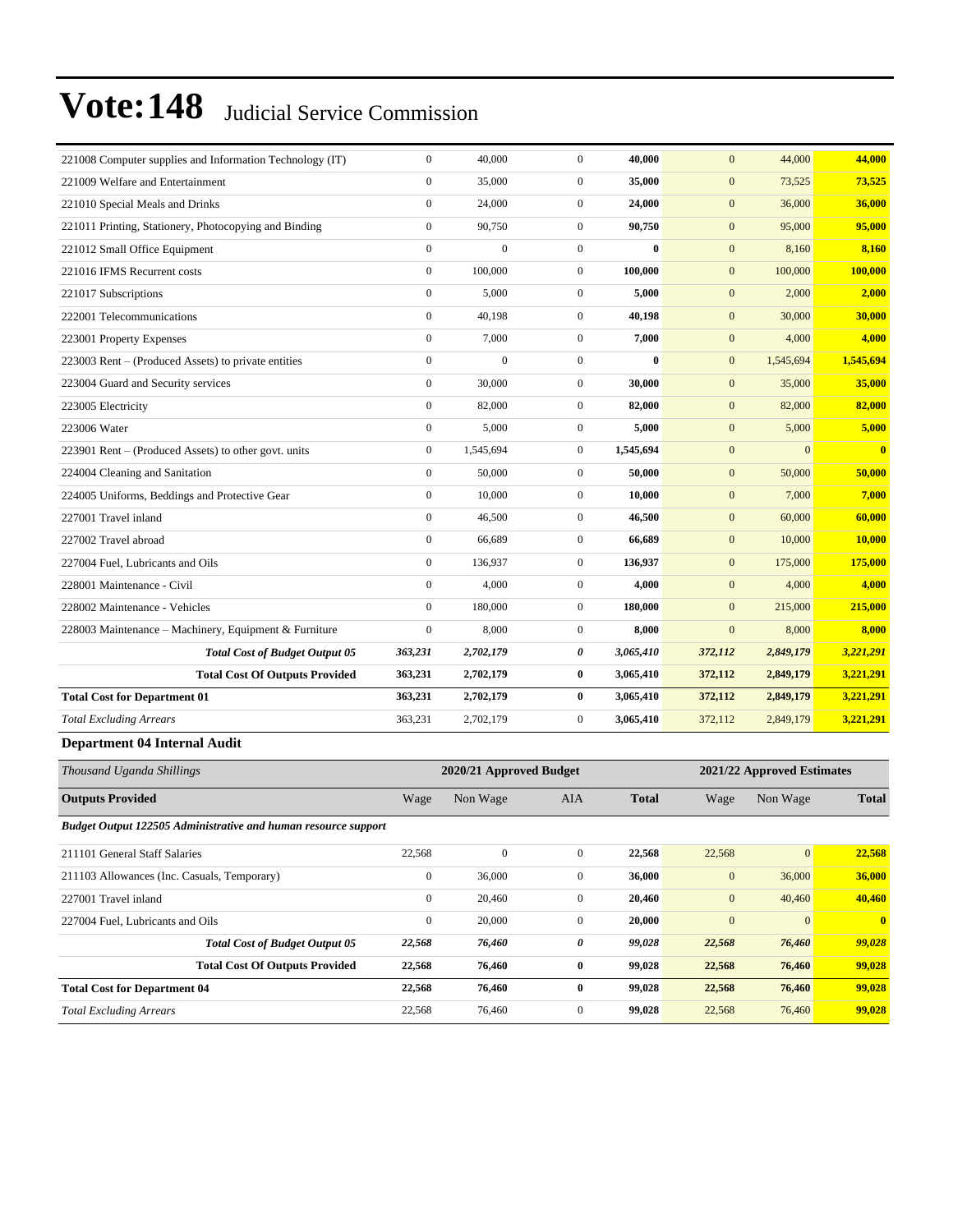#### **Department 05 Human Resource Function**

| Thousand Uganda Shillings                                             | 2020/21 Approved Budget |                         |                  | 2021/22 Approved Estimates |                       |                            |               |
|-----------------------------------------------------------------------|-------------------------|-------------------------|------------------|----------------------------|-----------------------|----------------------------|---------------|
| <b>Outputs Provided</b>                                               | Wage                    | Non Wage                | AIA              | <b>Total</b>               | Wage                  | Non Wage                   | <b>Total</b>  |
| <b>Budget Output 122508 HIV/AIDS Mainstreaming</b>                    |                         |                         |                  |                            |                       |                            |               |
| 221009 Welfare and Entertainment                                      | $\boldsymbol{0}$        | $\mathbf{0}$            | $\mathbf{0}$     | $\bf{0}$                   | $\mathbf{0}$          | 20,000                     | 20,000        |
| <b>Total Cost of Budget Output 08</b>                                 | $\boldsymbol{\theta}$   | 0                       | $\theta$         | 0                          | $\boldsymbol{\theta}$ | 20,000                     | 20,000        |
| <b>Budget Output 122519 Human Resource Management Services</b>        |                         |                         |                  |                            |                       |                            |               |
| 211101 General Staff Salaries                                         | 189,763                 | $\boldsymbol{0}$        | $\overline{0}$   | 189,763                    | 189,763               | $\mathbf{0}$               | 189,763       |
| 211103 Allowances (Inc. Casuals, Temporary)                           | $\boldsymbol{0}$        | 597,226                 | $\mathbf{0}$     | 597,226                    | $\mathbf{0}$          | 573,226                    | 573,226       |
| 212102 Pension for General Civil Service                              | $\boldsymbol{0}$        | 399,537                 | $\boldsymbol{0}$ | 399,537                    | $\mathbf{0}$          | 403,933                    | 403,933       |
| 213001 Medical expenses (To employees)                                | $\boldsymbol{0}$        | 16,000                  | $\boldsymbol{0}$ | 16,000                     | $\boldsymbol{0}$      | 20,000                     | 20,000        |
| 213002 Incapacity, death benefits and funeral expenses                | $\boldsymbol{0}$        | 12,000                  | $\mathbf{0}$     | 12,000                     | $\mathbf{0}$          | 16,000                     | 16,000        |
| 213004 Gratuity Expenses                                              | $\boldsymbol{0}$        | 308,311                 | $\mathbf{0}$     | 308,311                    | $\mathbf{0}$          | 271,939                    | 271,939       |
| 221003 Staff Training                                                 | $\boldsymbol{0}$        | 50,000                  | $\mathbf{0}$     | 50,000                     | $\mathbf{0}$          | 30,000                     | 30,000        |
| 221009 Welfare and Entertainment                                      | $\boldsymbol{0}$        | 30,000                  | $\boldsymbol{0}$ | 30,000                     | $\mathbf{0}$          | 30,000                     | 30,000        |
| 221020 IPPS Recurrent Costs                                           | $\boldsymbol{0}$        | 25,000                  | $\boldsymbol{0}$ | 25,000                     | $\boldsymbol{0}$      | 25,000                     | 25,000        |
| <b>Total Cost of Budget Output 19</b>                                 | 189,763                 | 1,438,074               | 0                | 1,627,837                  | 189,763               | 1,370,098                  | 1,559,861     |
| <b>Budget Output 122520 Records Management Services</b>               |                         |                         |                  |                            |                       |                            |               |
| 222002 Postage and Courier                                            | $\boldsymbol{0}$        | 12,000                  | $\mathbf{0}$     | 12,000                     | $\mathbf{0}$          | 12,000                     | 12,000        |
| 227001 Travel inland                                                  | $\boldsymbol{0}$        | 16,740                  | $\mathbf{0}$     | 16,740                     | $\mathbf{0}$          | 18,000                     | <b>18,000</b> |
| <b>Total Cost of Budget Output 20</b>                                 | 0                       | 28,740                  | 0                | 28,740                     | $\boldsymbol{\theta}$ | 30,000                     | 30,000        |
| <b>Total Cost Of Outputs Provided</b>                                 | 189,763                 | 1,466,814               | $\bf{0}$         | 1,656,577                  | 189,763               | 1,420,098                  | 1,609,861     |
| <b>Total Cost for Department 05</b>                                   | 189,763                 | 1,466,814               | $\bf{0}$         | 1,656,577                  | 189,763               | 1,420,098                  | 1,609,861     |
| <b>Total Excluding Arrears</b>                                        | 189,763                 | 1,466,814               | $\boldsymbol{0}$ | 1,656,577                  | 189,763               | 1,420,098                  | 1,609,861     |
| <b>Department 12 Planning and Policy Function</b>                     |                         |                         |                  |                            |                       |                            |               |
| Thousand Uganda Shillings                                             |                         | 2020/21 Approved Budget |                  |                            |                       | 2021/22 Approved Estimates |               |
| <b>Outputs Provided</b>                                               | Wage                    | Non Wage                | AIA              | <b>Total</b>               | Wage                  | Non Wage                   | <b>Total</b>  |
| <b>Budget Output 122505 Administrative and human resource support</b> |                         |                         |                  |                            |                       |                            |               |
| 211101 General Staff Salaries                                         | 42,939                  | $\boldsymbol{0}$        | $\mathbf{0}$     | 42,939                     | 56,339                | $\mathbf{0}$               | 56,339        |
| 221001 Advertising and Public Relations                               | $\boldsymbol{0}$        | 20,000                  | $\boldsymbol{0}$ | 20,000                     | $\mathbf{0}$          | 40,000                     | <b>40,000</b> |
| 221002 Workshops and Seminars                                         | $\boldsymbol{0}$        | 10,000                  | $\boldsymbol{0}$ | 10,000                     | $\boldsymbol{0}$      | $\bf{0}$                   | $\mathbf{0}$  |
| 221007 Books, Periodicals & Newspapers                                | $\boldsymbol{0}$        | $\boldsymbol{0}$        | $\boldsymbol{0}$ | $\boldsymbol{0}$           | $\mathbf{0}$          | 25,122                     | 25,122        |
| 221011 Printing, Stationery, Photocopying and Binding                 | $\boldsymbol{0}$        | 9,075                   | $\boldsymbol{0}$ | 9,075                      | $\boldsymbol{0}$      | $\boldsymbol{0}$           | $\bf{0}$      |
| 227001 Travel inland                                                  | $\boldsymbol{0}$        | 42,780                  | $\boldsymbol{0}$ | 42,780                     | $\boldsymbol{0}$      | 95,652                     | 95,652        |
| <b>Total Cost of Budget Output 05</b>                                 | 42,939                  | 81,855                  | 0                | 124,794                    | 56,339                | 160,774                    | 217,113       |
| <b>Total Cost Of Outputs Provided</b>                                 | 42,939                  | 81,855                  | $\bf{0}$         | 124,794                    | 56,339                | 160,774                    | 217,113       |
| <b>Total Cost for Department 12</b>                                   | 42,939                  | 81,855                  | $\bf{0}$         | 124,794                    | 56,339                | 160,774                    | 217,113       |
| <b>Total Excluding Arrears</b>                                        | 42,939                  | 81,855                  | $\boldsymbol{0}$ | 124,794                    | 56,339                | 160,774                    | 217,113       |
| <b>Development Budget Estimates</b>                                   |                         |                         |                  |                            |                       |                            |               |